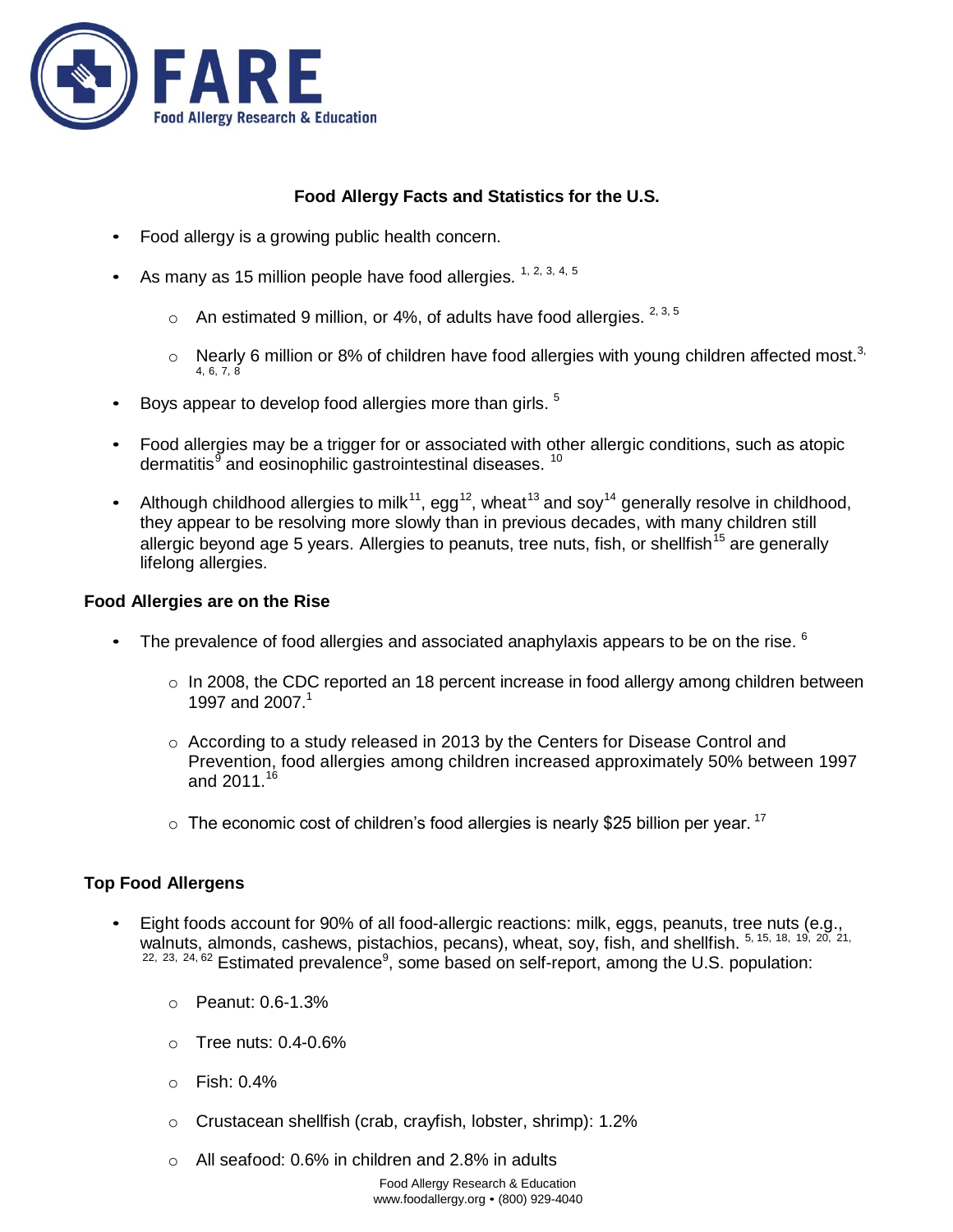$\circ$  Milk and egg: based on data within and obtained outside the United States, this rate is likely to be 1-2% for young children and 0.2-0.4% in the general population.

### **Managing Food Allergies**

### **Cooking and Cleaning**

- A study showed that peanut can be cleaned from the hands of adults by using running water and soap or commercial wipes, but not antibacterial gels alone. In addition, peanut was cleaned easily from surfaces by using common household spray cleaners and sanitizing wipes but not dishwashing liquid alone.<sup>25</sup>
- Some studies have shown that most individuals with peanut and soy allergies can safely eat highly refined oils made from these ingredients. However, cold-pressed, expeller-pressed, or extruded oils should be avoided. Talk to your doctor about avoiding oils made from ingredients to which you are allergic.  $^{26}$ ,  $^{27}$ ,  $^{28}$ ,  $^{29}$ ,  $^{30}$ ,  $^{31}$
- Casual exposure, such as skin contact and inhalation, to peanut butter is unlikely to elicit significant allergic reactions. 32, 33
	- o *Note: Casual exposure presents a greater risk to young children who frequently put their hands in their mouths. Depending on the amount of contact and the location of the contact, these reactions are occasionally more serious. 32, <sup>33</sup>*
- Food proteins released into the air from vapor or steam from foods being cooked (e.g., fish, milk) can potentially cause allergic reactions, but this is uncommon and has been noted mainly with fish. Reactions from vapor or steam are similar to what you would expect from pollen or animal dander exposures, for example hay fever or asthma symptoms. <sup>8, 34, 35</sup>

### **Conventionally Packaged Food Labels**

- According to the Food Allergen Labeling and Consumer Protect Act (FALCPA) the major eight allergens must be declared in simple terms, either in the ingredient list or via a separate allergen statement. However, FALCPA does not regulate the use of advisory/precautionary labeling. <sup>36</sup>
	- o Note: Advisory/precautionary labeling (e.g., "may contain", "in a facility that also processes") is voluntary. The terms do not reflect specific risks and random products tested for allergens have shown a range of results from none to amounts that can cause reactions. <sup>9, 37</sup>

### **Dining Away From Home**

- Eating away from home can pose a significant risk to people affected by food allergy. Research suggests that close to half of fatal food allergy reactions are triggered by food consumed outside the home.  $^{38,39,40}$
- One study looking at peanut and tree nut allergy reactions in restaurants and other food establishments found that reactions were frequently attributed to desserts, that Asian restaurants and take-out dessert stores (bakeries, ice cream shops) were common sources of foods that triggered reactions, and that the food establishment was often not properly notified of a food allergy by the customer with the allergy. <sup>41</sup>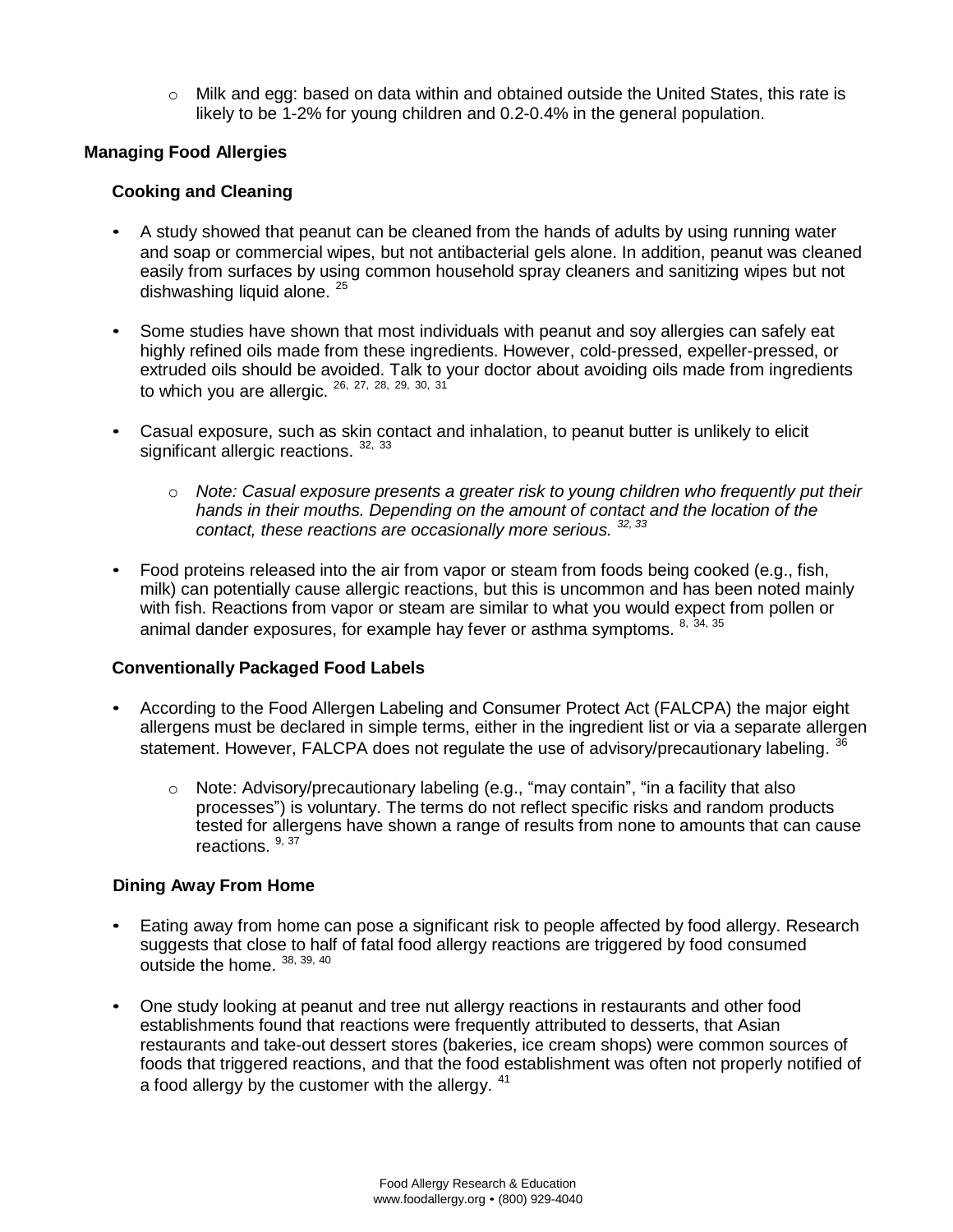# **Travel**

• Research on self reported reactions occurring on commercial airlines show that reactions to peanuts and tree nuts do occur on airlines via ingestion, contact, and inhalation. Ingestion of an allergen remains the main concern for severe reactions.  $42, 43, 44$ 

### **Food Allergy Reactions and Anaphylaxis**

- The CDC reported that food allergies result in more than 300,000 ambulatory-care visits a year among children under the age of 18.  $^1$ 
	- $\circ$  From 2004 to 2006, there were approximately 9,500 hospital discharges per year with a diagnosis related to food allergy among children under age 18 years. <sup>1</sup>
- Even small amounts of a food allergen can cause a reaction. 45, 46, 47, 48, 49, <sup>50</sup>
- Most allergic reactions to foods occurred to foods that were thought to be safe. Allergic reactions can be attributed to a form of mislabeling or cross-contact during food preparation. 38, 39, 40
- Food allergy is the leading cause of anaphylaxis outside the hospital setting.  $51$ 
	- $\circ$  Every 3 minutes a food allergy reaction sends someone to the emergency department– that is about 200,000 emergency department visits per year, and every 6 minutes the reaction is one of anaphylaxis.  $5$
- Teenagers and young adults with food allergies are at the highest risk of fatal food-induced anaphylaxis. <sup>38, 39, 40</sup>
- Symptoms of anaphylaxis may recur after initially subsiding and experts recommend an observation period of about 4 hours to monitor that the reaction has been resolved. <sup>53, 54</sup>
- Individuals with food allergies who also have asthma may be at increased risk for severe/fatal food allergy reactions. 38, 40
- Children with food allergy are 2-4 times more likely to have other related conditions such as asthma and other allergies, compared with children without food allergies.  $^1$
- $\bullet$  It is possible to have anaphylaxis without any skin symptoms (no rash, hives). <sup>1</sup>
- Failure to promptly (i.e., within minutes) treat food anaphylaxis with epinephrine is a risk factor for fatalities. 38, 39

### **Food Allergy Treatment**

• There is no cure for food allergies. Strict avoidance of food allergens and early recognition and management of allergic reactions to food are important measures to prevent serious health consequences.<sup>55</sup>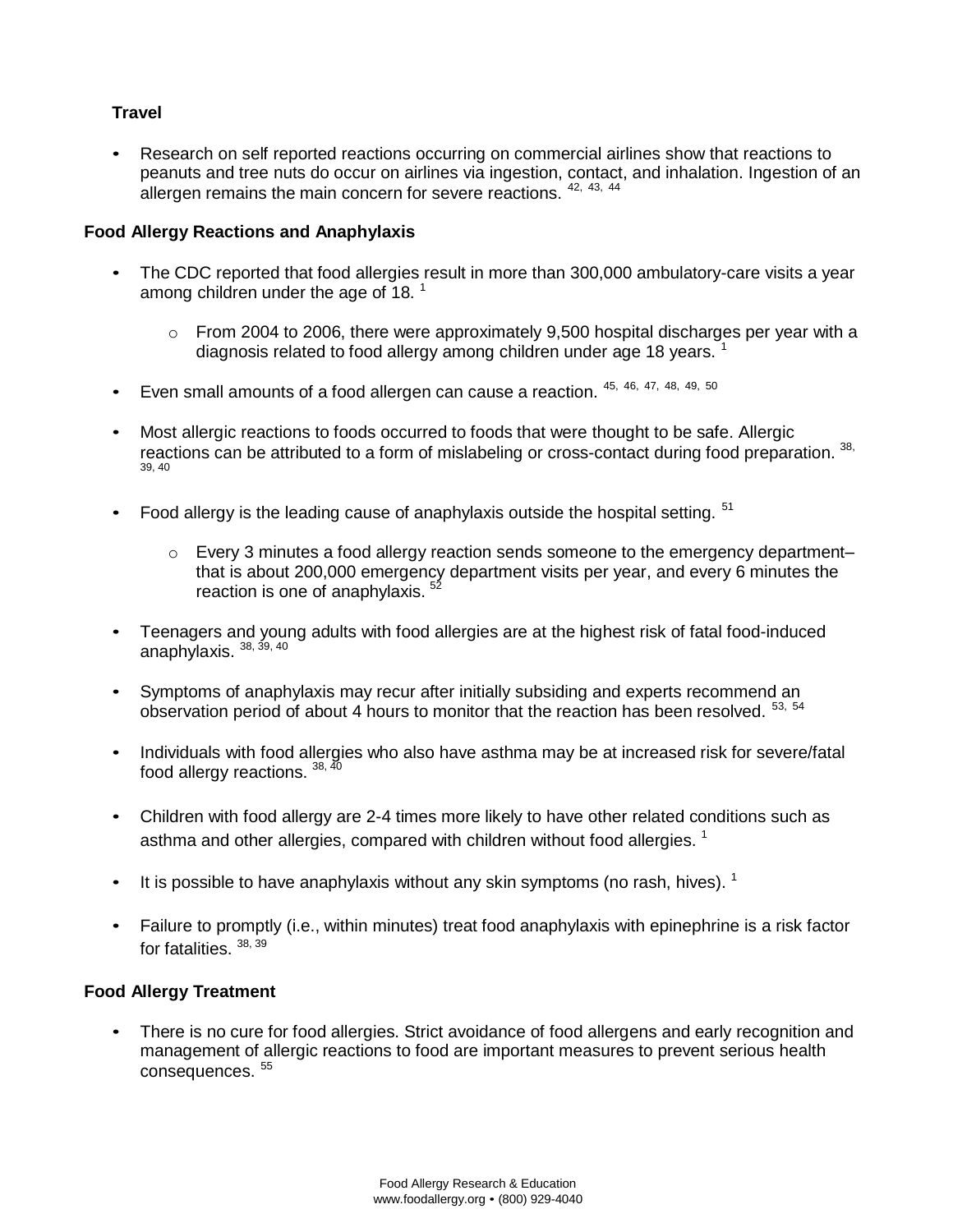- Prompt administration (e.g., within minutes of symptoms of anaphylaxis) of epinephrine (adrenaline) is crucial to successfully treating anaphylactic reactions. Epinephrine is available by prescription in a self-injectable device (EpiPen<sup>®</sup>, Auvi-Q<sup>®</sup> or Adrenaclick<sup>®</sup>, depending on local availability). <sup>56</sup>
- There are a number of promising food allergy therapies under study, although none are yet proven for general use.

### **Food Allergies in School**

- Approximately 20-25% of epinephrine administrations in schools involve individuals whose allergy was unknown at the time of the reaction. <sup>57</sup>
- More than 15% of school aged children with food allergies have had a reaction in school.  $58, 59$ Food allergy reactions happen in multiple locations throughout the school, and are not limited to the cafeteria. Care must be exercised regarding bake sales, classroom parties, and snacks outside of the cafeteria.  $40, 60, 61$

<sup>6</sup>Centers for Disease Control and Prevention. *QuickStats: Percentage of children aged <18 years with food, skin, or hay fever/respiratory allergies --- National health interview survey, United States, 1998—2009.* 2011. Retrieved from [www.cdc.gov/mmwr/preview/mmwrhtml/mm6011a7.htm?s\\_cid+mm6011a7\\_w](http://www.cdc.gov/mmwr/preview/mmwrhtml/mm6011a7.htm?s_cid%2Bmm6011a7_w)

<sup>7</sup>U.S. Census Bureau. *State and County QuickFacts.*2010. Retrieved fro[m](http://quickfacts.census.gov/qfd/states/00000.html)

[quickfacts.census.gov/qfd/states/00000.html](http://quickfacts.census.gov/qfd/states/00000.html) 

8 Sampson HA. Update on food allergy. *J Allergy ClinImmunol.*2004; 113(5): 805-19.

<sup>9</sup>NIAID-Sponsored Expert Panel. Guidelines for the diagnosis and management of food allergy in the United States: Report of the NIAID-sponsored expert panel. *J Allergy ClinImmunol.*2010; 126(6):S1-S58.

<sup>10</sup>Liacouras CA, Furtura GT, Hirano I, Atkins D, Attwood SE, Bonis PA, et al. Eosinophilic esophagitis: Updated consensus recommendations for children and adults. *J Allergy ClinImmunol.*2011.doi: 10.1016/j.jaci.2011.02.040

<sup>11</sup> Skripak JM, Matsui EC, Mudd K, Wood RA. The natural history of IgE-mediated cow's milk allergy. J Allergy Clin Immunol 2007; 120(5):1172-7.

<sup>12</sup> Savage JH, Matsui EC, Skripak JM, Wood RA. The natural history of egg allergy. *J Allergy Clin Immunol* 2007; 120(6):1413-7.

<sup>13</sup> Keet CA, Matsui EC, Dhillon G, Lenehan P, Paterakis M, Wood RA. The natural history of wheat allergy. *Ann Allergy Asthma Immuno*l 2009; 102(5):410-5.

<sup>14</sup> Savage JH, Kaeding AJ, Matsui EC, Wood RA. The natural history of soy allergy. *J Allergy Clin Immunol* 2010; 125(3):683-6.

<sup>15</sup>Sicherer SH, Munoz-Furlong, A, Sampson HA. Prevalence of seafood allergy in the United States determined by a random telephone survey. *J Allergy ClinImmunol*.2004; 114: 159-165.

<sup>16</sup>Jackson K et al. Trends in Allergic Conditions among Children: United States, 1997-2011. *National Center for Health Statistics Data Brief.* 2013. Retrieved from www.cdc.gov/nchs/data/databriefs/db10.htm

<sup>17</sup>Gupta R, et al. The high economic burden of childhood food allergy in the United States. *Ann Allergy Asthma Immunol*, 2012; 109: A1-A162.

<sup>18</sup>May CD. Objective clinical and laboratory studies of immediate hypersensitivity reactions to food in asthmatic children. *J Allergy ClinImmunol*.1976; 58: 500-515.

19 Bock SA, Buckley J, Holst A, May CD. Proper use of skin tests with food extracts in diagnosis of hypersensitivity to food in children. *J Allergy ClinImmunol.*1977; 7: 375.

<sup>1</sup> Branum A, Lukacs S. Food allergy among U.S. children: Trends in prevalence and hospitalizations. *National Center for Health Statistics Data Brief.* 2008. Retrieved from<http://www.cdc.gov/nchs/data/databriefs/db10.htm> <sup>2</sup>National Institute of Allergy and Infectious Diseases, National Institutes of Health. *Report of the NIH Expert Panel on Food Allergy Research.* 2006. Retrieved from

[www3.niaid.nih.gov/topics/foodAllergy/research/ReportFoodAllergy.htm](http://www3.niaid.nih.gov/topics/foodAllergy/research/ReportFoodAllergy.htm)

<sup>3</sup>U.S. Census Bureau.*State and County QuickFacts.* 2010. Retrieved fro[m](http://quickfacts.census.gov/qfd/states/00000.html)

[quickfacts.census.gov/qfd/states/00000.html](http://quickfacts.census.gov/qfd/states/00000.html)

<sup>4</sup>Gupta RS, Springston, MR, Warrier BS, Rajesh K, Pongracic J, Holl JL. The prevalence, severity, and distribution of childhood food allergy in the United States. *J Pediatr.*2011; 128.doi: 10.1542/peds.2011-0204 5 Liu AH, Jaramillo R, Sicherer SH, Wood RA, Bock AB, Burks AW, Massing M, Cohn RD, Zeldin DC. National prevalence and risk factors for food allergy and relationships to asthma: Results from the National Health and Nutrition Examination Survey 2005-2006. *J Allergy ClinImmunol.*2010; 126: 798-806.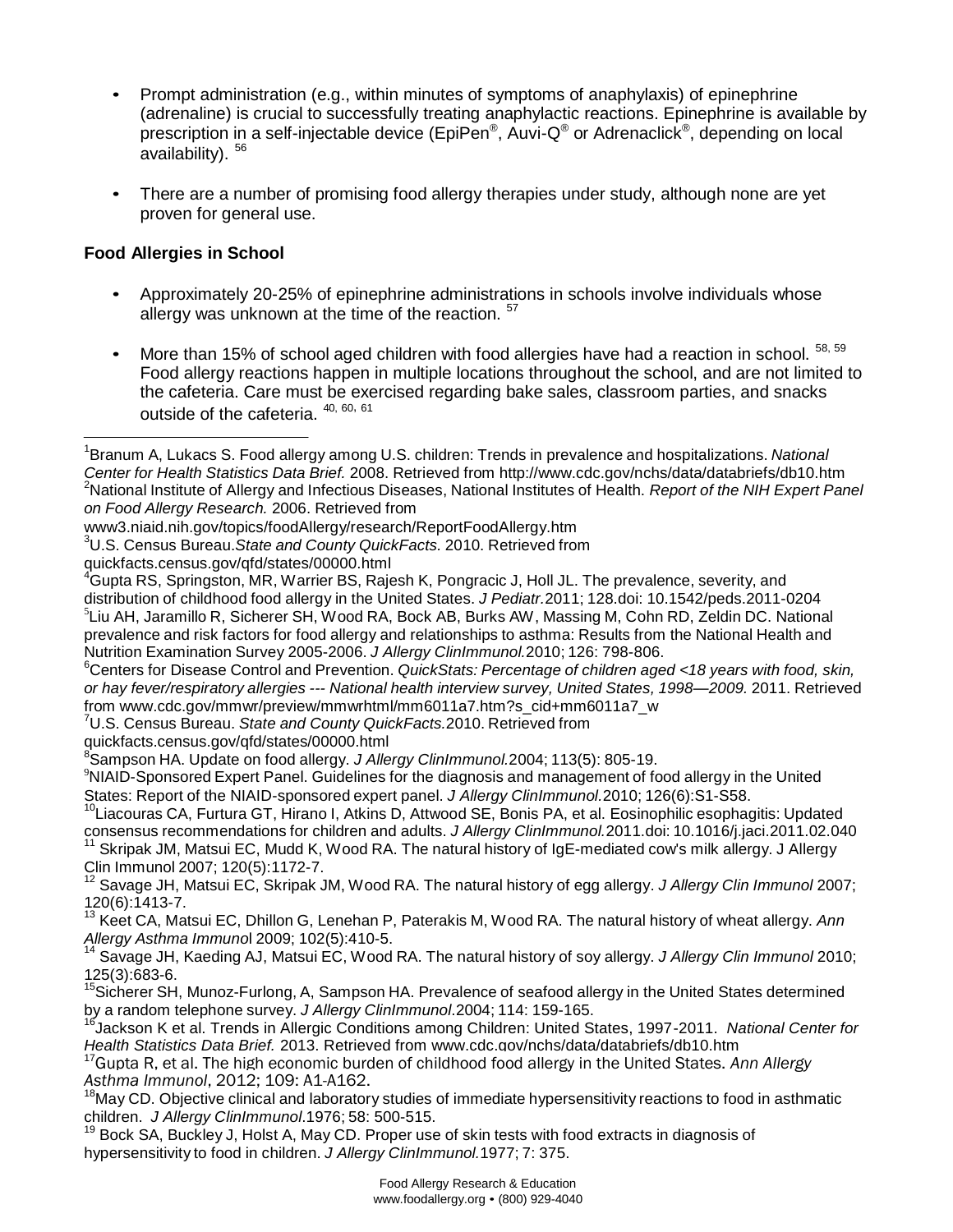<sup>20</sup> Bock SA, Lee W-Y, Remigo LK, et al. Appraisal of skin tests with food extracts for diagnosis of food hypersensitivity. *J Allergy ClinImmunol.*1978; 8: 559.

<sup>21</sup> Sampson HA, Albergo R. Comparison of results of skin tests, RAST and double-blind, placebo-controlled food challenges in children with atopic dermatitis. *J Allergy ClinImmunol.*1984; 74: 26-33.

22 Sampson HA, McCaskill CM. Food hypersensitivity and atopic dermatitis: evaluation of 113 patients. *J. Pediatr.*1985; 107: 669-75.

<sup>23</sup>Bock SA, Sampson HA, Atkins FM, et al. Double blind placebo controlled food challenge (DBPCFC) as an office

procedure: A manual. *J Allergy ClinImmunol.*1988; 82: 986-997.<br><sup>24</sup> Bock SA, Atkins FM. Patterns of food hypersensitivity during 16 years of double-blind placebo-controlled food challenges. *J Pediatr*.1990; 117: 561-567. 25

Perry TT, Conover-Walker MK, Pomes A, Chapman MD, Wood RA. Distribution of peanut allergen in the environment. *J Allergy Clin Immunol.*2004; 113(5): 973-976.

<sup>26</sup>Bush RK, Taylor SL, Nordlee JA, Busse WW. Soybean oil is not allergenic to soybean-sensitive individuals. *J Allergy Clin Immunol.*1985; 76: 242–245.

<sup>27</sup>Taylor SL, Busse WW, Sachs M1, Parker JL, Yunginger JW. Peanut oil is not allergenic to peanut-sensitive individuals. *J Allergy Clin Immunol*.1981; 68: 372-5.

<sup>28</sup> Hoffman DR, Collins-Williams C. Cold-pressed peanut oils may contain peanut allergen. *J Allergy ClinImmunol*.1994; 93: 801-2.

<sup>29</sup>Keating MU, Jones RT, Worley NJ, Shively A,Yunginger JW. Immunoassay of peanut allergens in foodprocessing materials and finished foods. *J Allergy Clin Immunol.*1990; 86: 41-4.

<sup>30</sup>Crevel RW, Kerkhoff MA, Koning MG**.** Allergenicity of refined vegetable oils. *Food and Chemical Toxicology.*2000; 38(4): 385-393.

<sup>31</sup>Hefle SL, Taylor SL. Allergenicity of edible oils. *Food Technol*. 1999; 53: 62–70

 $32$ Simonte SJ, Sonhui M, Shideh M, Sicherer S. Relevance of casual contact with peanut butter in children with peanut allergy. *J Allergy Clin Immunol, 2003*(112):180-182.

<sup>33</sup>Wainstein BK, Kashef S, Ziegler M, Jelley D, Ziegler JB. Frequency and significance of immediate contact reactions to peanut inpeanut-sensitive children. *Clin Exp Allergy*. 2007; 37(6): 839–845.

<sup>34</sup>Crespo JF, Pascual C, Dominguez C, Ojeda I, Munoz FM, Estaban MM. Allergic reactions associated with airborne fish particles in IgE-mediated fish hypersensitive patients. *Allergy.*1995; 50: 257-61.

<sup>35</sup>Roberts G. Golder N, Lack G. Bronchial challenges with aerosolized food in asthmatic, food-allergic children.*Allergy.*2002; 57: 713-7.

<sup>36</sup>U.S. Food and Drug Administration. Food allergen labeling and consumer protection act of 2004 (public law 108-282, title II). Retrieved fro[m](http://www.fda.gov/food/labelingnutrition/FoodAllergensLabeling/GuidanceComplianceRegulatoryInformation/ucm)

<http://www.fda.gov/food/labelingnutrition/FoodAllergensLabeling/GuidanceComplianceRegulatoryInformation/ucm> 106187.htm

37 Ford LS, Taylor SL, Pacenza R, Niemann LM, Lambrecht DM, Sicherer SH. Food allergen advisory labeling and product contamination with egg, milk, and peanut. *J Allergy Clin Immunol.*2010; 126(2): 384-5.

<sup>38</sup> Bock SA, Muñoz-Furlong A., Sampson H. Further fatalities caused by anaphylactic reactions to food, 2001-2006. *J Allergy Clin Immunol.* 2007; 119(4): 1016-8.

39 Bock SA, Muñoz-Furlong A, Sampson HA. Fatalities due to anaphylactic reactions to foods. *J Allergy ClinImmunol.*2001; 107(1): 191-3.<br><sup>40</sup> Sompass / 11.

Sampson HA, Mendelson L, Rosen J. Fatal and near-fatal anaphylactic reactions to food in children and adolescents. *N Engl J Med*.*1992;* 327(6): 380-4.

<sup>41</sup> Furlong TJ, DeSimone J, Sicherer SH. Peanut and tree nut allergic reactions in restaurants and other food establishments. *J Allergy ClinImmunol.*2001; 108: 867-70

<sup>42</sup>Sicherer SH, Furlong TJ, DeSimone J, Sampson HA. Self-reported allergic reactions to peanut on commercial airliners. *J Allergy ClinImmunol.*1999; 103(103):186-189.

<sup>43</sup> Comstock SS, DeMera R, Vega L, Boren EJ, Deanne S, Haapanen LA, Teuber SS. Allergic reactions to peanuts, tree nuts, and seeds aboard commercial airliners. *Ann Allergy Asthma Immunol,* 2008; 101: 51-56.

<sup>44</sup>Greenhawt MJ, McMorris MS, Furlong TJ. Self-reported allergic reactions to peanut and tree nuts on commercial airlines. *J Allergy Clin Immunol,* 2009;124(3): 598-599. doi: 10.1016.jaci.2009.06.039

<sup>45</sup> Laoprasert N, Wallen N, Joes R, et al. Anaphylaxis in a milk-allergic child following ingestion of lemon sorbet containing trace quantities of milk. *Journal of Food Protection.*1998; 61: 1522-4.

<sup>46</sup>Gern, J, Yang E, Evrard H, Sampson HA. Allergic reactions to milk-contaminated 'non-dairy' products. *N Engl J Med*. 1991; 324: 976-9.

<sup>47</sup>Yunginger J, Gauerke, M, Joes R, et al. Use of radioimmunoassay to determine the nature, quantity and source of allergenic contamination of sunflower butter. *Journal of Food Protection.*1983; 46: 625-8.